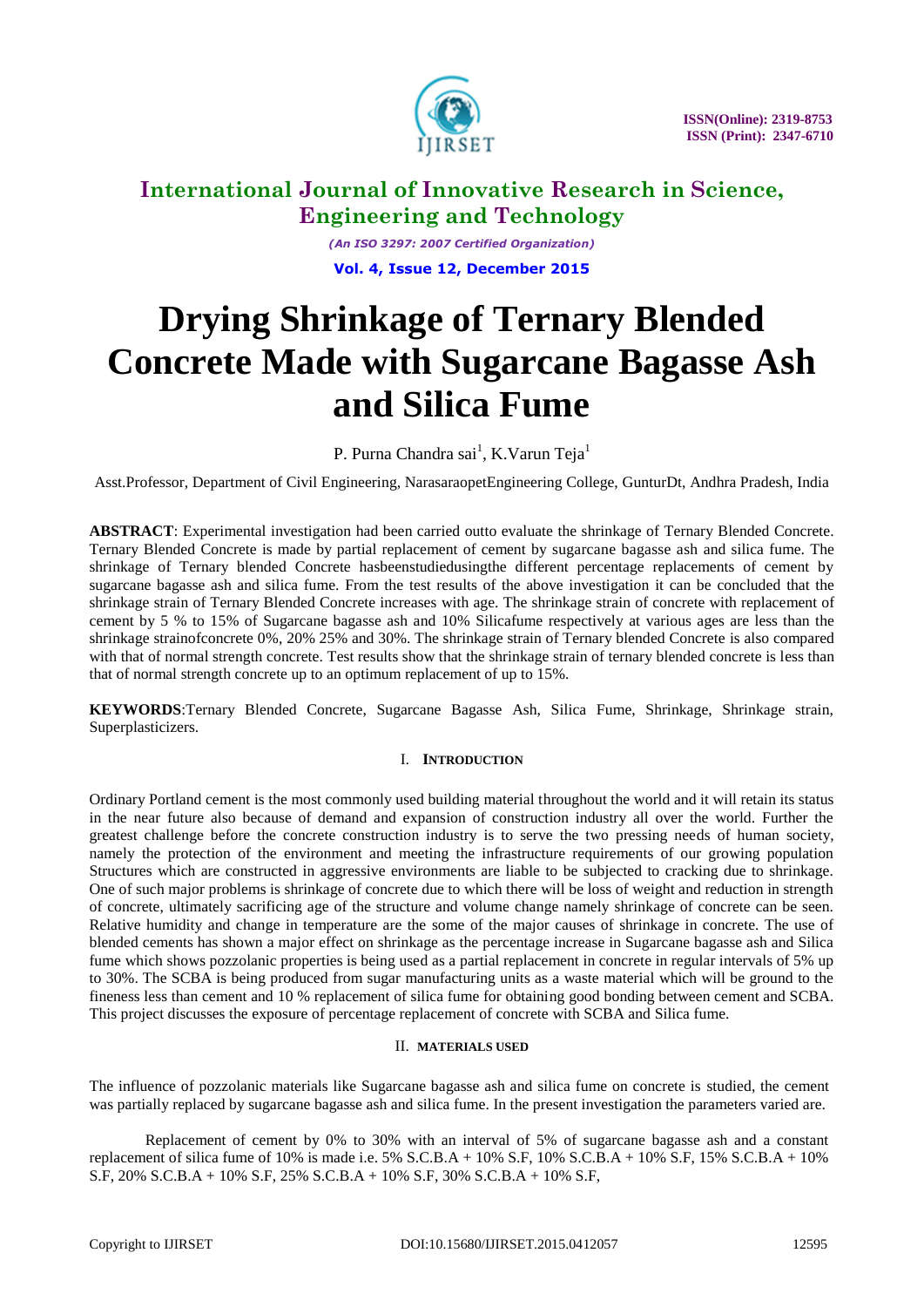

*(An ISO 3297: 2007 Certified Organization)*

# **Vol. 4, Issue 12, December 2015**

A constant water cement ratio is maintained. In order to get required degree of workability superplasticizer was added at a rate of 0.8% by the weight of cement. The physical properties and chemical properties of fine aggregate, coarse aggregate, sugarcane bagasse ash, silica fume and super plasticizer are given in the table 1 to 7 respectively.

### **Table1.PhysicalPropertiesofFineAggregates**

| S.No | <b>Properties</b>       | <b>Value</b> |
|------|-------------------------|--------------|
|      | Bulk Density (gm/cc)    | 1.542        |
|      | <b>Fineness Modulus</b> | 2.74         |
|      | Specific Gravity        | 2.60         |
|      | Water Absorption        |              |
|      | Zone                    |              |

### **Table 2.PhysicalPropertiesofCoarse Aggregate**

| S.No | <b>Properties</b>             | <b>Value</b> |
|------|-------------------------------|--------------|
|      | Bulk Density gm/cc            | 1.610        |
|      | Specific Gravity $(G)$ (20mm) | 2.74         |
|      | <b>Fineness Modulus</b>       | 7.17         |
|      | Aggregate Impact value (%)    | 25.21        |
|      | Aggregate Crushing value (%)  | 25.22        |

# **Table 3.PhysicalPropertiesof Sugarcane Bagasse Ash**

| S.No | <b>Properties</b>          | <b>Value</b>          |
|------|----------------------------|-----------------------|
|      | Density                    | 575 Kg/m <sup>3</sup> |
|      | Specific Gravity           | 2.2                   |
|      | Mean Specific Surface area | $0.1 - 0.2 \mu m$     |
|      | Min. Specific Surface area | $2500m^2$ / kg        |
|      | Particle shape             | Spherical             |

# **Table 4.PhysicalPropertiesof Silica fume**

| S.No | <b>Properties</b>                | <b>Value</b>                  |  |
|------|----------------------------------|-------------------------------|--|
|      | $2.2 - 2.55$<br>Specific Gravity |                               |  |
|      | Specific Surface area            | $20000^2$ /Kg                 |  |
|      | Particle Size                    | 0.1 Micron                    |  |
|      | <b>Bulk loose Density</b>        | $230 - 300$ kg/m <sup>3</sup> |  |
|      | color                            | Grey                          |  |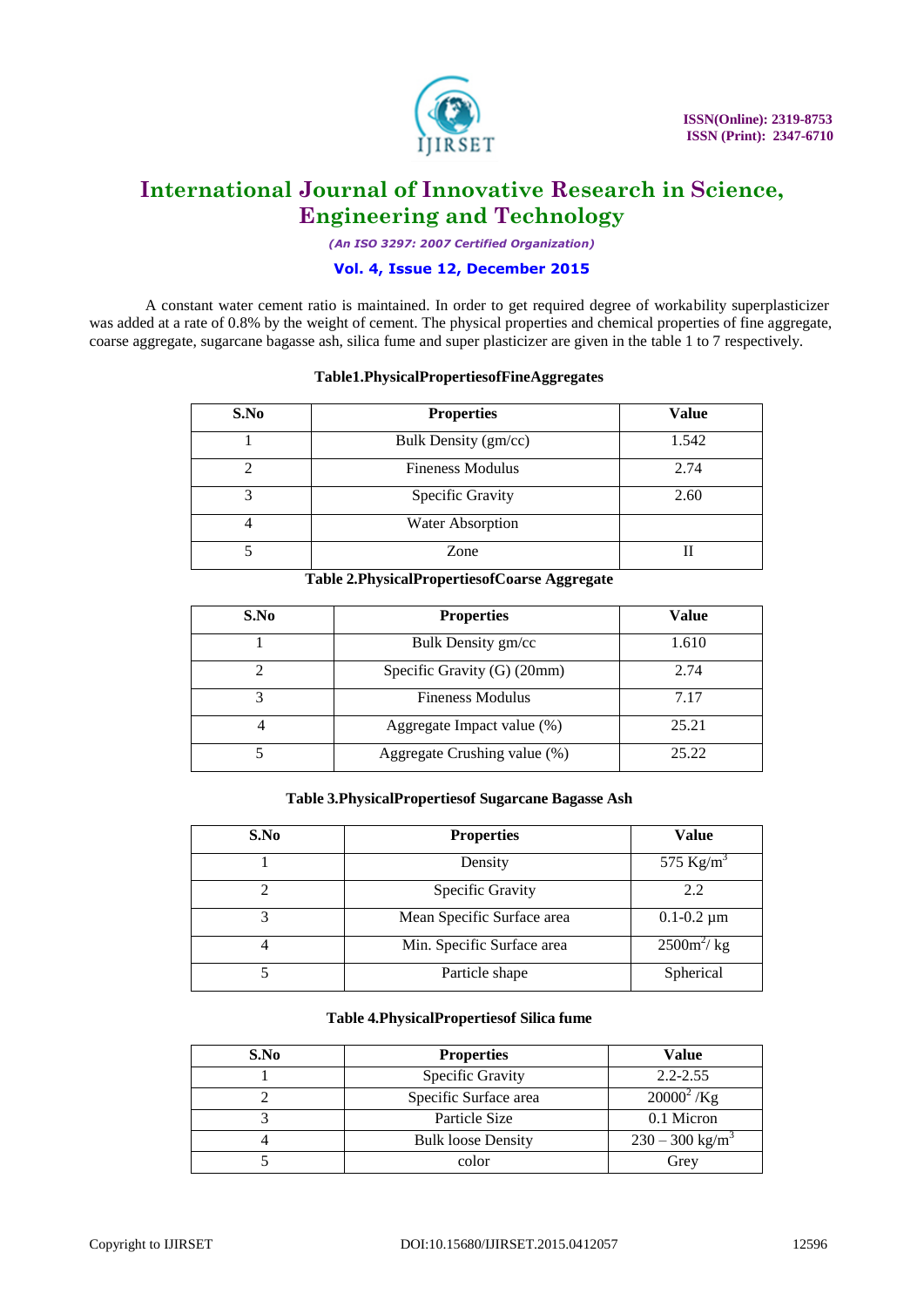

*(An ISO 3297: 2007 Certified Organization)*

# **Vol. 4, Issue 12, December 2015**

### **Table 5. ChemicalPropertiesof Sugarcane Bagasse Ash**

| S.No | <b>Constituent Determined</b>                  | Percent by weight |
|------|------------------------------------------------|-------------------|
|      | Silica $(SiO2)$                                | 63                |
|      | Alumina $(Al2O3)$                              | 31.5              |
|      | Ferric Oxide (Fe <sub>2</sub> O <sub>3</sub> ) | 1.79              |
|      | Manganese Oxide (MnO)                          | 0.004             |
|      | Calcium Oxide (CaO)                            | 0.48              |
|      | Magnesium Oxide (MgO)                          | 0.39              |
|      | Loss on Ignition                               | 0.71              |

#### **Table 6. ChemicalPropertiesof Silica fume**

| S.No           | <b>Constituent Determined</b>                | <b>Percent by weight</b> |
|----------------|----------------------------------------------|--------------------------|
|                | Silica $(SiO2)$                              | 90-96                    |
| $\mathfrak{D}$ | Iron Oxide (Fe <sub>2</sub> O <sub>3</sub> ) | $0.2 - 0.8$              |
| 3              | Alumina $(Al_2O_3)$                          | $0.5 - 0.8$              |
| 4              | Calcium (CaO)                                | $0.1 - 0.5$              |
| 5              | Magnesium Oxide (MgO)                        | $0.5 - 1.5$              |
| 6              | Sulphur (SO3)                                | $0.1 - 0.4$              |
|                | Carbon(C)                                    | $0.5 - 1.4$              |
| 8              | Pottasium Oxide $(K_2O)$                     | $0.4 - 1.0$              |
| 9              | Sodium Oxide ( $Na2O$ )                      | $0.2 - 0.7$              |

### **Table 7. Properties of Superplasticizer**

| S.No | <b>Properties</b>       | <b>Description</b>               |
|------|-------------------------|----------------------------------|
|      | <b>Specific Gravity</b> | 1.220 to 1.225 at $30^{\circ}$ c |
|      | Chloride Content        | Nil to $IS: 456$                 |
|      | Air Entrainment         | Approx. 1% additional air is     |
|      |                         | entrained                        |

# III. **EXPERIMENTAL PROGRAMME**

Shrinkage of concrete is measured by the Volume change apparatus. The instrument should be confined to IS 1199- 1959.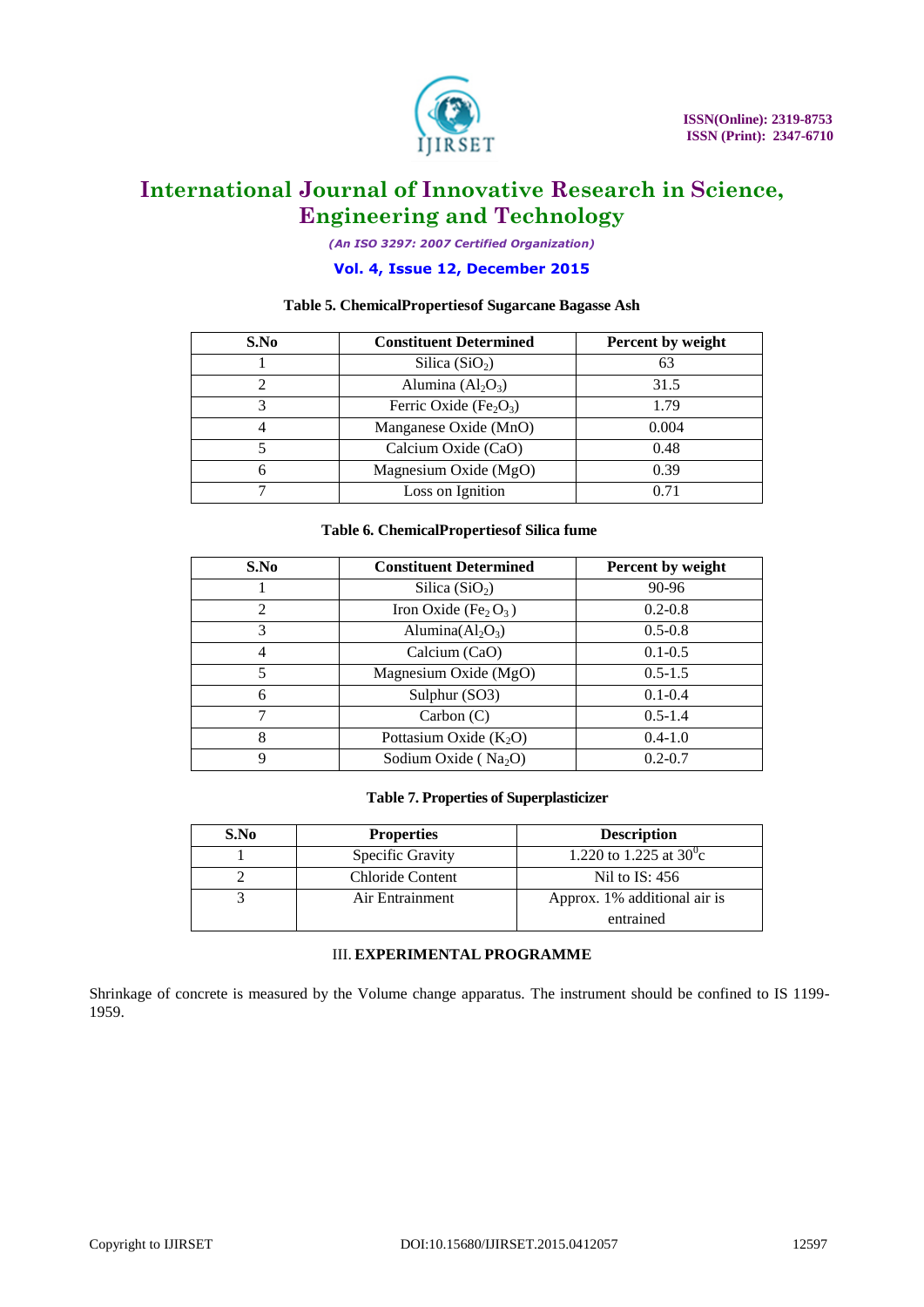

*(An ISO 3297: 2007 Certified Organization)* **Vol. 4, Issue 12, December 2015**



Figure.1Shrinkagemeasuringapparatus along with reference rod



Figure.2 Casting of prismatic moulds

A prismatic concrete specimen of cross section 75mm x 75mm having a gauge length of 285mm were casted with different replacements of cement with sugarcane bagasse ash and constant replacement of silica fume. Gage studs are used on either side of the specimen in order to hold the specimen in the volume change apparatus. Gage studs are placed in such a way that it should coincide with the principle axis of the specimen. 7-days water curing should be done immediately after demoulding and it should be noted as initial reading with help of a digital dial gauge attached to the apparatus. Then the specimens are dried for 60 days. The dial gauge readings are constantly monitored daily up to the specified age of 60 days. The dial gauge readings of 3, 7, 14, 21, 28 and 60 days are taken as final readings. The change in length to the same are calculated. The change in length is the difference between the initial reading and final reading and shrinkage strain to that were calculated.

# IV.**EXPERIMENTAL PROCEDURE**

In the present study SCBA and SF are replaced with cement at different replacements

# **Mix proportion:**

A total of 7series of 75x75x250mm specimens is casted. One with conventional concrete and the other 6 with different percentage replacements.

| 53 Grade OPC | <b>SCBA</b> | Water | <b>Sand</b> | 20mm Agg (kgs) |
|--------------|-------------|-------|-------------|----------------|
| (Kgs)        | (Kgs)       | (Lit) | (Kgs)       |                |
| 340          | -           | 163   | 736.2       | 1231.2         |

*Table8: Mix proportion of ternary blended concrete*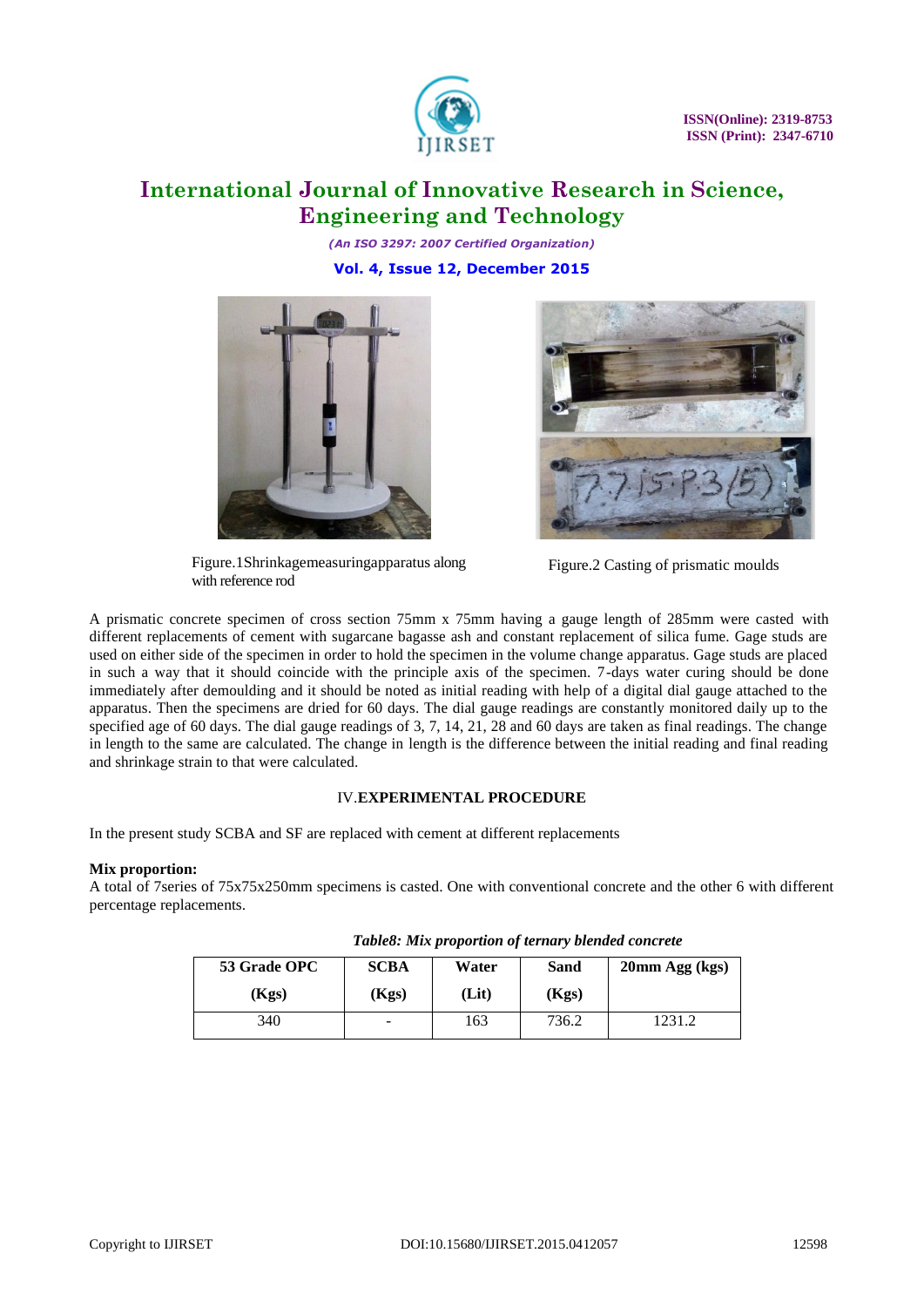

*(An ISO 3297: 2007 Certified Organization)*

# **Vol. 4, Issue 12, December 2015**

The slump measured is 50-75mm of fresh concrete.

| <b>Series</b> | <b>SCBA Replacement for</b> | <b>SF Replacement for OPC</b> |  |
|---------------|-----------------------------|-------------------------------|--|
|               | <b>OPC</b>                  |                               |  |
| $\bigcap$     | Plain cement concrete (0%)  |                               |  |
|               | 5%                          | 10%                           |  |
|               | 10%                         | 10%                           |  |
|               | 15%                         | 10%                           |  |
| E             | 20%                         | 10%                           |  |
|               | 25%                         | 10%                           |  |
|               | 30%                         | 10%                           |  |

For each series 3 prismatic specimens were casted.

### **Casting of Specimens:**

The materials such as SCBA and SF are mixed for half an hour in order to get a homogeneous mixture. Preparation of specimens are carried out and they are kept for 7 days water curing for initial reading. After taking out specimens form curing they are kept in racks in drying state so that the specimen while shrinkage upon age to the remaining dry readings.



Figure. 3 Prismatic specimens kept for 7 days curing Figure. 4 Prismatic specimens kept for drying





Figure. 5 Test result from the apparatus Figure. 6 Obtaining test results from the apparatus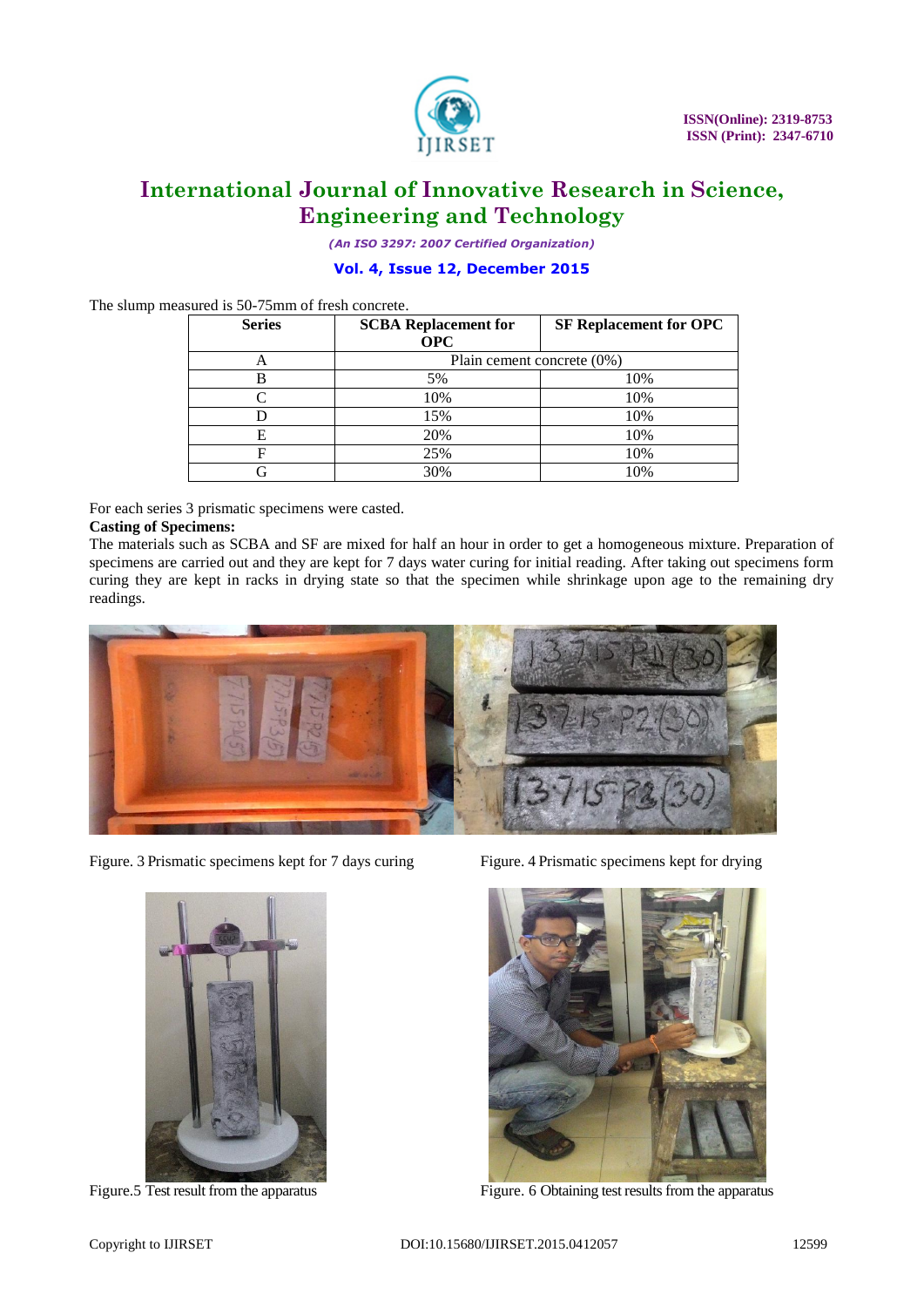

*(An ISO 3297: 2007 Certified Organization)*

### **Vol. 4, Issue 12, December 2015**

### **V.EXPERIMENTAL RESULTS**

# **Drying shrinkage results:**

| S.No<br><b>Series</b> |   | Age of the specimen |      | Shrinkage Strain (DL/L $X$ 10 <sup>-4</sup> ) |      |      |      |
|-----------------------|---|---------------------|------|-----------------------------------------------|------|------|------|
|                       | 7 | 28                  | 56   |                                               | 28   | 56   |      |
|                       | A | 0.06                | 0.14 | 0.24                                          | 2.18 | 5.09 | 8.73 |
| 2                     | B | 0.05                | 0.12 | 0.24                                          | 1.82 | 4.36 | 8.73 |
| 3                     | C | 0.05                | 0.12 | 0.22                                          | 1.82 | 4.36 | 8.00 |
| 4                     | D | 0.04                | 0.10 | 0.20                                          | 1.45 | 3.64 | 7.27 |
| 5                     | E | 0.05                | 0.12 | 0.22                                          | 1.82 | 4.36 | 8.00 |
| 6                     | F | 0.05                | 0.13 | 0.23                                          | 1.82 | 4.73 | 8.36 |
| 7                     | G | 0.05                | 0.14 | 0.26                                          | 1.82 | 5.09 | 9.45 |

# *Table9: Experimental results of shrinkage of ternary concrete made of different mixes*

### **Observations change in the length of the specimen:**

- 1. From the above table it is observed that length change in the specimens are due to drying conditions.
- 2. Humidity is also one of the pervading factor for the concrete to shrink.
- 3. The shrinkage of the concrete reduced with increase in the content of pozzolanic materials Sugarcane bagasse and Silica fume.
- 4. With increase in the time shrinkage strain also increased.

The resulting graph shows the shrinkage strain results



#### IV. **CONCLUSION**

- 1. From the present study, it is noticed that 15% SCBA & 10% SF ternary concrete replacement of OPC has shown Better performance at all ages.
- 2. Usage of superplasticizer has no significant on the shrinkage of ternary blended concrete made with SCBA and SF.